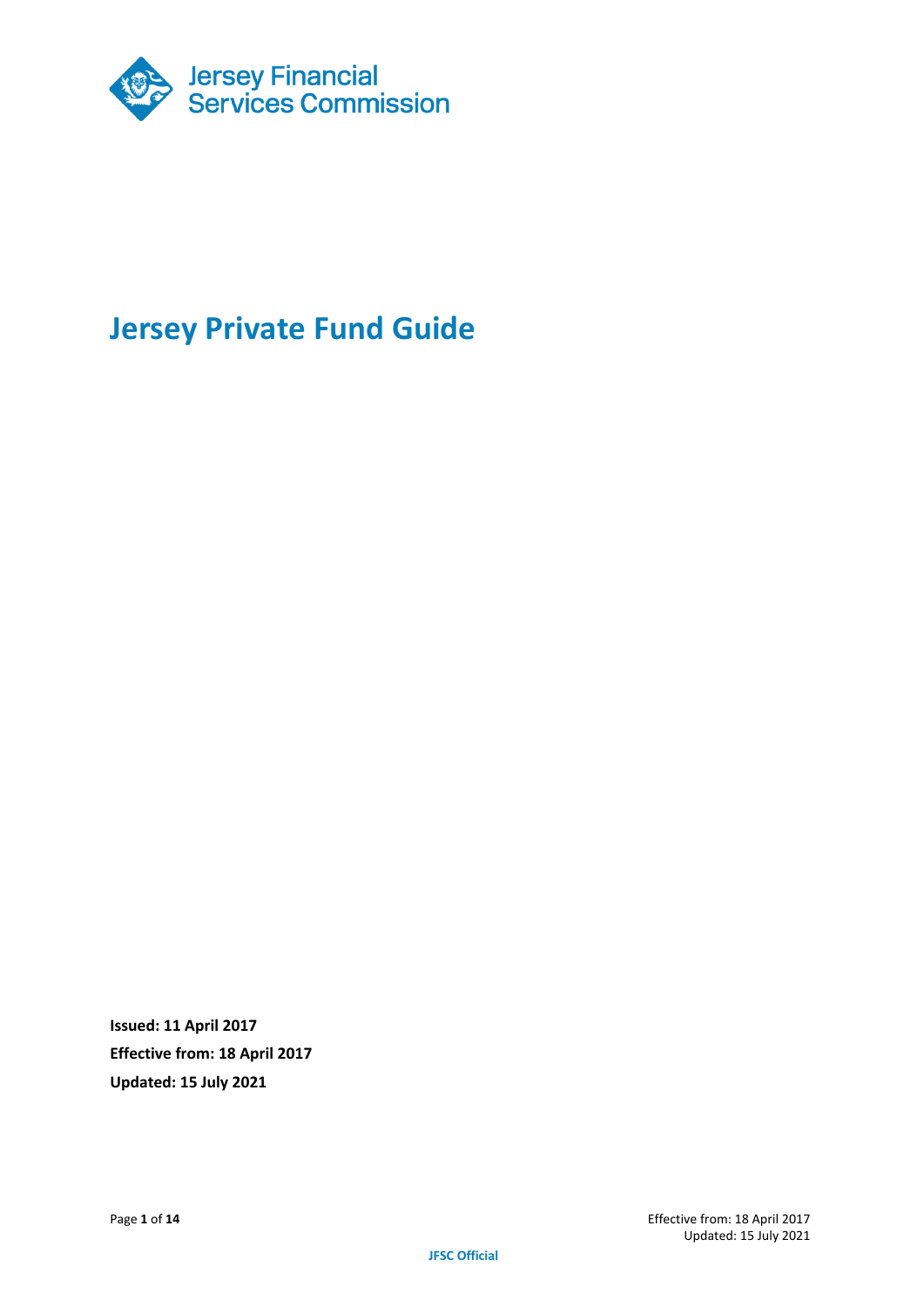The purpose of this Guide is to set out the eligibility criteria for a Jersey Private Fund (**JPF**) which requires a consent to be issued pursuant to the Control of Borrowing (Jersey) Order 1958 (**COBO**). A JPF which satisfies the eligibility criteria set out in this Guide may be established and issued with a relevant consent pursuant to COBO using the streamlined authorisation process, as described in this Guide.

## **A. Basic definition**

A JPF is a private investment fund involving the pooling of capital raised for the fund and which operates on the principle of risk spreading.

A JPF may be established in Jersey or in a country or territory outside of Jersey which requires a relevant consent<sup>i</sup> to be issued and in which the number of offers<sup>ii</sup> of units for subscription, sale or exchange shall not exceed 50 and the number of investors shall not exceed 50, with each investor being a person:

- 1. who is a '**professional investor'** (within the meaning of paragraph 1. of Annex A of this Guide);
- 2. who makes a minimum initial investment in or commitment to the JPF of not less than two hundred and fifty thousand pounds sterling (or the equivalent of that amount in another currency) either through an initial offering of units in the JPF or by subsequent acquisition;
- 3. to whom paragraph 3. of Annex A of this Guide applies; or
- 4. to whom paragraph 5. of Annex A of this Guide applies,

(for the purposes of this Guide, persons meeting the eligibility criteria set out in any of paragraph 2., 3. or 4. above shall each be an '**eligible investor'** and, together, '**eligible investors'**).

A JPF shall not be a collective investment fund (**CIF**) within the meaning of the Collective Investment Funds (Jersey) Law 1988, as amended (**CIF Law**). On this basis, any offer for subscription, sale or exchange of units of a JPF must be addressed exclusively to a '**restricted circle of persons'**iii so as to ensure that the offer does not in any way constitute an '**offer to the public'** within the meaning of Article 3 of the CIF Law.

# **B. Scope**

It is not intended that holding companies or joint venture arrangements will fall within the definition of a JPF or be treated by the JFSC as a JPF for the purpose of this Guide. Equally, a special purpose/securitisation investment scheme issuing '**securities'** (as defined in the Collective Investment Funds (**Restriction of Scope**) (Jersey) Order 2000 (**Restriction Order**)) and which has either (i) received a relevant consent from Registry and which meets all of the other requirements of Article 2 of the Restriction Order; or (ii) does not require a consent to be issued under COBO in respect of those securities, will not be treated by the JFSC as a JPF for the purpose of this Guide.

Furthermore, provided that the criteria and relevant definitions outlined in Annex B of this Guide are met, arrangements between persons who are connected to each other by way of a 'family connection' or incentive arrangements between persons who are connected to each other by way of an 'employment connection' will not be treated by the JFSC as a JPF for the purpose of this Guide.

The service providers to a JPF may rely on the Financial Services (Investment Business (Restricted Investment Business - Exemption)) (Jersey) Order 2001 and/or the Financial Services (Trust Company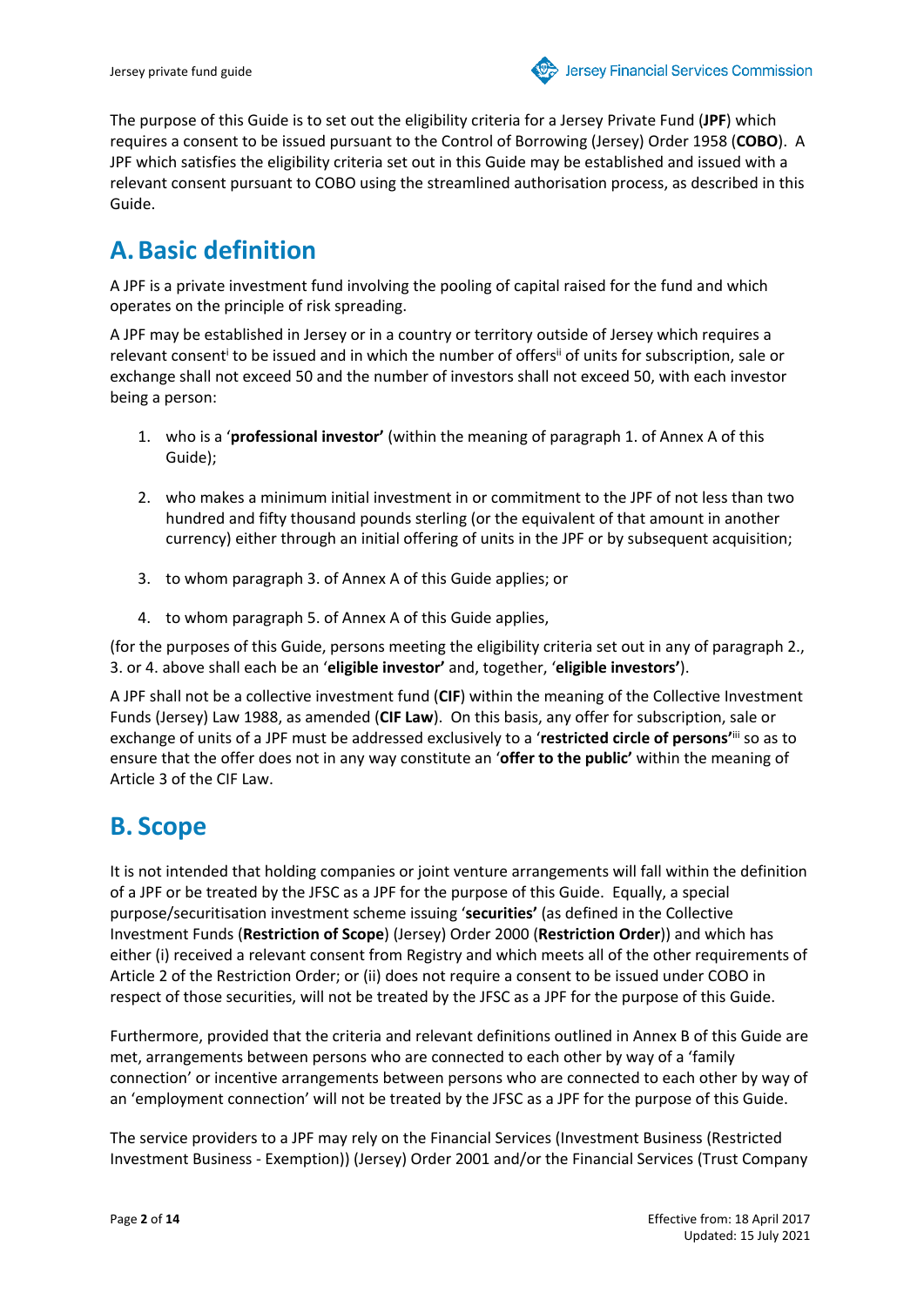Business (Exemptions No.5)) (Jersey) Order 2001, subject to the terms of such Orders (together, the **PIRs Orders**).

## **C. Structure**

A JPF established in Jersey shall take the form of a company incorporated under the laws of Jersey (including a protected cell company, an incorporated cell company or any cell thereof) or a partnership (including limited partnerships (LP), limited liability partnerships (LLP)<sup>iv</sup>, separate limited partnerships (**SLP**), or incorporated limited partnerships (**ILP**)), or a unit trust constituted under the laws of Jersey.

A JPF established in a country or territory outside of Jersey shall be incorporated or constituted, as applicable, in such equivalent form as is permitted under the laws of such country or territory.

If a JPF is established as a company incorporated under the laws of Jersey or in another country or territory, there is no requirement under this Guide for it to appoint Jersey resident directors to its board.

If a JPF is established as one or more limited partnerships (including LPs, LLPs, SLPs, or ILPs) either under the laws of Jersey or another country or territory, there is no requirement under this Guide for it to have a general partner or, in the case of an LLP, a managing partner that is a Jersey company or Jersey resident directors appointed to the board of that company.

If a JPF is established as a unit trust, there is no requirement under this Guide for it to have a trustee that is a Jersey company or Jersey resident directors appointed to the board of that trustee.

Whilst there is no explicit requirement for the mind and management of a JPF (including a nondomiciled JPF) to be in Jersey, the JFSC would ordinarily expect, in the majority of cases, for one or more Jersey resident directors to be appointed to the board of a JPF's governing body.

A JPF is not required to appoint an auditor but may do so.

## **D.Eligibility criteria**

- 1. A JPF must meet the basic definition of a JPF set out under part A. of this Guide and must meet the requirements of part C. of this Guide.
- 2. A JPF may be open or closed-ended provided that the 50 or Fewer Test (within the meaning of part F. of this Guide) is met.
- 3. A JPF must not be listed (including a technical listing).
- 4. No retail investors are permitted to invest (directly or indirectly) in a JPF (except in the circumstances where paragraphs 3. or 5. of Annex A of this Guide apply).
- 5. Only professional investors (within the meaning of paragraph 1. of Annex A of this Guide) or eligible investors (within the meaning of paragraphs 2, 3 or 4 of part A. of this Guide) who have acknowledged in writing receipt and acceptance of an investment warning and disclosure statement in substantially the same form as the investment warning set out under part E. of this Guide may invest in a JPF.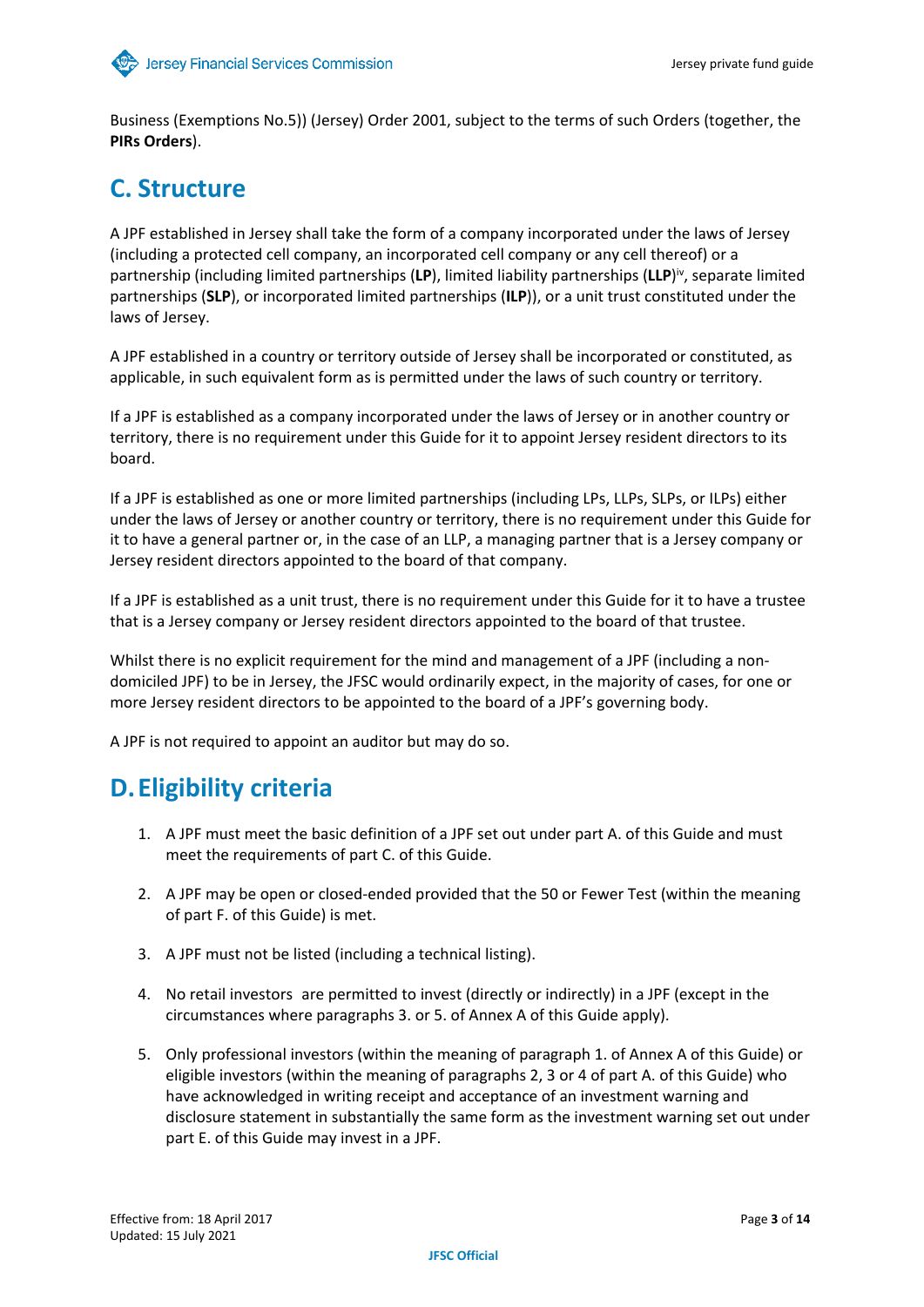- 6. A JPF must appoint a Jersey designated service provider (**DSP**) (as defined and more specifically whose role is described under part G. of this Guide).
- 7. Where a JPF is also an alternative investment fund (**AIF**) (within the meaning of Regulation 3 of the Alternative Investment Funds (Jersey) Regulations 2012 (**AIF Regulations**)), Jersey's AIFMD legislation and code of practice for AIFs and AIF services business will apply.
- 8. The activity of a JPF is subject to the JFSC's sound business practice policy, as amended from time to time.
- 9. The DSP and, to the extent applicable, the governing body of the JPF are required to comply with all relevant provisions of the Money Laundering (Jersey) Order 2008 (**MLO**) and, for the avoidance of doubt, a JPF is a specified Schedule 2 business for the purposes of the Proceeds of Crime (Jersey) Law 1999 and the Proceeds of Crime (Supervisory Bodies) (Jersey) Law 2008.vi
- 10. A JPF must comply with the requirements of part L. of this Guide in relation to Sustainable Investment.

Provided the criteria set out in paragraphs 1. to 10. of this part D. are met:

- i. A JPF is not required to comply with the Code of Practice for Certified Funds.
- ii. Personal questionnaires are not required for any director, beneficial owner/controller, money-laundering reporting officer, money-laundering compliance officer or service provider to the JPF other than the DSP, through the DSP's FSJL requirements.
- iii. The promoter of a JPF does not need the prior approval of the JFSC.
- iv. A JPF is not required to have a private placement memorandum or an offer document, but may do so, provided that such document contains all of the material information which investors and their professional advisers (if any) would reasonably require, and would reasonably expect to find and to have brought fairly to their attention for the purpose of making an informed judgement about:
	- a. the merits of purchasing units in the JPF; and
	- b. the nature and levels of the risks accepted by making such a purchase.

The private placement memorandum or offer document will also need to contain the following statement: "[The directors of the company have] [the general partner/managing partner or trustee (as the case may be) has] taken all reasonable care to ensure that the facts stated in this document are true and accurate in all material respects, and that there are no other facts the omission of which would make misleading any statement in the document, whether of facts or of opinion. The [directors accept] [the general partner/managing partner or trustee (as the case may be) accepts] responsibility accordingly."

v. The JFSC's policy on outsourcing will not apply to the JPF but does apply to the DSP.

#### **E. Investment warning and disclosure statement**

The investment warning referred to under paragraph 5. of part D. of this Guide shall be in substantially the following terms: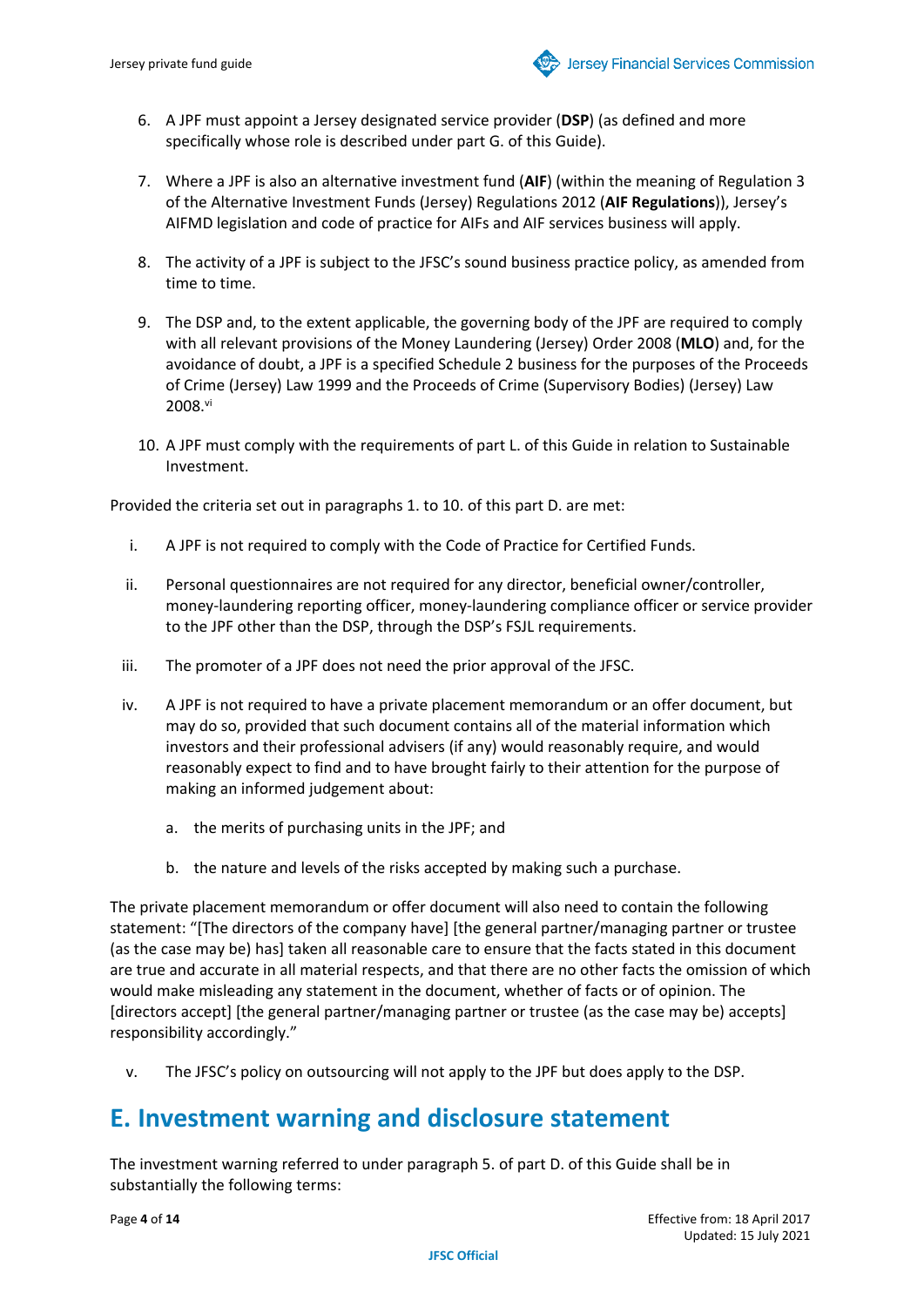- 1. "[The Fund] has been established in Jersey as a Jersey Private Fund. It is only suitable for those who fall within the definition of 'professional investor' or 'eligible investor' as such terms are defined in the Jersey Private Fund Guide published by the Jersey Financial Services Commission (JFSC). Requirements which may be deemed necessary for the protection of retail or non-professional/eligible investors, do not apply to the [Fund]. By acknowledging this statement you are expressly agreeing that you fall within the definition of a 'professional investor' or an 'eligible investor' and accept the reduced regulatory requirements on [the Fund] accordingly.
- 2. If you are acquiring an interest in [the Fund], directly or indirectly, for or on behalf of a retail investor, the JFSC expects you to be satisfied that the investment is suitable for the relevant underlying retail investor and that the relevant underlying retail investor is able to bear the economic consequences of investment in [the Fund], including the possibility of the loss of their entire investment.
- 3. You are wholly responsible for ensuring that all aspects of [the Fund] are acceptable to you. Investment in a Jersey Private Fund may involve special risks that could lead to a loss of all or a substantial portion of such investment. Unless you fully understand and accept the nature of [the Fund] and the potential risks inherent in [the Fund] you should not invest in [the Fund]. The investor or his duly authorised agent must acknowledge in writing that he has received and accepted this investment warning. By signing the acknowledgement it is accepted that an investment in the Fund may involve special risks that could lead to a loss of all such investment."

The disclosure statement referred to under paragraph 5. of part D. of this Guide shall be in the following terms:

- 1. "The JFSC has given, and has not withdrawn, its consent under Article [●] of the Control of Borrowing (Jersey) Order 1958 to the issue of interests in this Fund."
- 2. "It must be distinctly understood that, in giving this consent, the JFSC does not take any responsibility for the financial soundness of this Fund or for the correctness of any statements made, or opinions expressed, with regard to it."
- 3. "The JFSC is protected by the Control of Borrowing (Jersey) Law 1947, as amended, against liability arising from the discharge of its functions under that Law."

#### **F. Test for number of offers/investors**

In determining the 50 or fewer offers and professional and/or eligible investors testvii (**50 or Fewer Test**) set out in the JPF definition under part A. of this Guide, the following rules shall generally apply:

- 1. A transfer of units/shares/interests in a JPF from one investor to another shall not be permitted if it means that the number of investors in the relevant JPF exceeds 50 at any one time.
- 2. A top up of investment by one or more of the investors in a JPF shall be treated as part of the original offer to the relevant investor(s).
- 3. A split (transfer) of part of a holding of units/shares/interests by an investor to another investor in a JPF which would result in there being more than 50 investors at any one time in the relevant JPF shall not be permitted.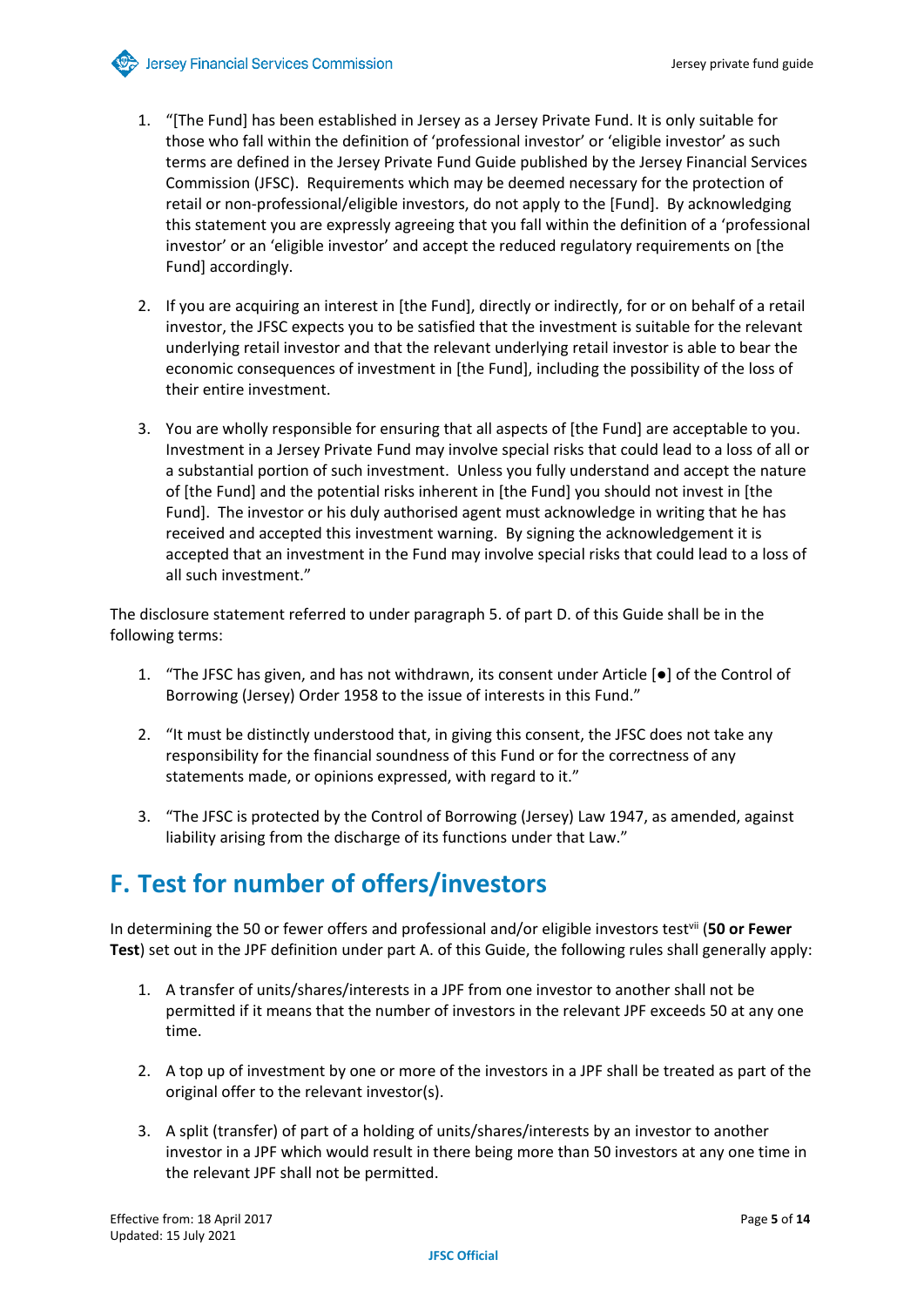- 4. Where a person acquires a unit/share/interest in a JPF with no rights attaching to it other than management and/or control rights (i.e. no share in the profits of the relevant JPF), that person shall not be counted as an investor.
- 5. A carried interest vehicle which is established for the sole purpose of sharing in the profits of a JPF or any other vehicle promoted or advised by the promoter of the JPF shall not be counted as an investor. This is on the basis that generally, the principal purpose of a carry vehicle is to incentivise the relevant fund's management and/or advisory team. Each participant of the carried interest vehicle must be a **'professional'** or an '**eligible'** investor as such terms are defined in this Guide.
- 6. A general partner of a JPF which is established as a form of limited partnership shall not be counted as an investor but shall be counted as an investor where that general partner commits capital to the limited partnership for the purposes of co-investment in that limited partnership. The same position shall apply to general partners of separate limited partnerships, general partners of incorporated limited partnerships and managing partners of limited liability partnerships.
- 7. In accordance with paragraph 5. of Annex A of this Guide, a professional investor may acquire an interest in a JPF directly for or on behalf of one or more retail investors. In this scenario, the professional investor will be counted as one investor in the relevant JPF and it will not be necessary to look through to the number of underlying investors for the purpose of the 50 or Fewer Test. By subscribing for or acquiring an interest in a JPF, the holder of such interest or person acquiring such interest shall have represented to the relevant JPF that such holder or such acquirer is a professional investor. The board of directors, general partner/managing partner or trustee (as the case may be) of the relevant JPF shall be entitled to rely upon such representation for these purposes. Viii
- 8. The requirements of this Guide shall not be satisfied if a JPF has, without the consent of the JFSC, associated with it any ancillary scheme or arrangement (for the purposes of this paragraph, a '**Feeder Fund'**) whose sole or exclusive purpose is to invest in the relevant JPF and the Feeder Fund has any investors who are not professional or eligible investors.
- 9. Where there is a Feeder Fund which is not the type described in the above paragraph 8., through which professional or eligible investors invest, each professional or eligible investor in that Feeder Fund shall be counted for the purposes of the 50 or Fewer Test however the Feeder Fund itself shall not.
- 10. On a case by case basis the JFSC may, in exceptional circumstances, deem it appropriate to permit a derogation from the above general rules. Any such application for derogation(s) will not be dealt with on an expedited basis.

## **G.Designated service provider (DSP)**

- 1. A JPF must appoint a DSP, as referred to under paragraph 6 of part D. of this Guide, and there shall be no change in the DSP without the prior approval of an officer of the JFSC.
- 2. The DSP must be registered by the JFSC under the Financial Services (Jersey) Law 1998 (FSJL) to carry on one or more of class V (Administrator), class U (Manager), class X (Investment Manager) or class ZG (Trustee) of Fund Services Business (FSB).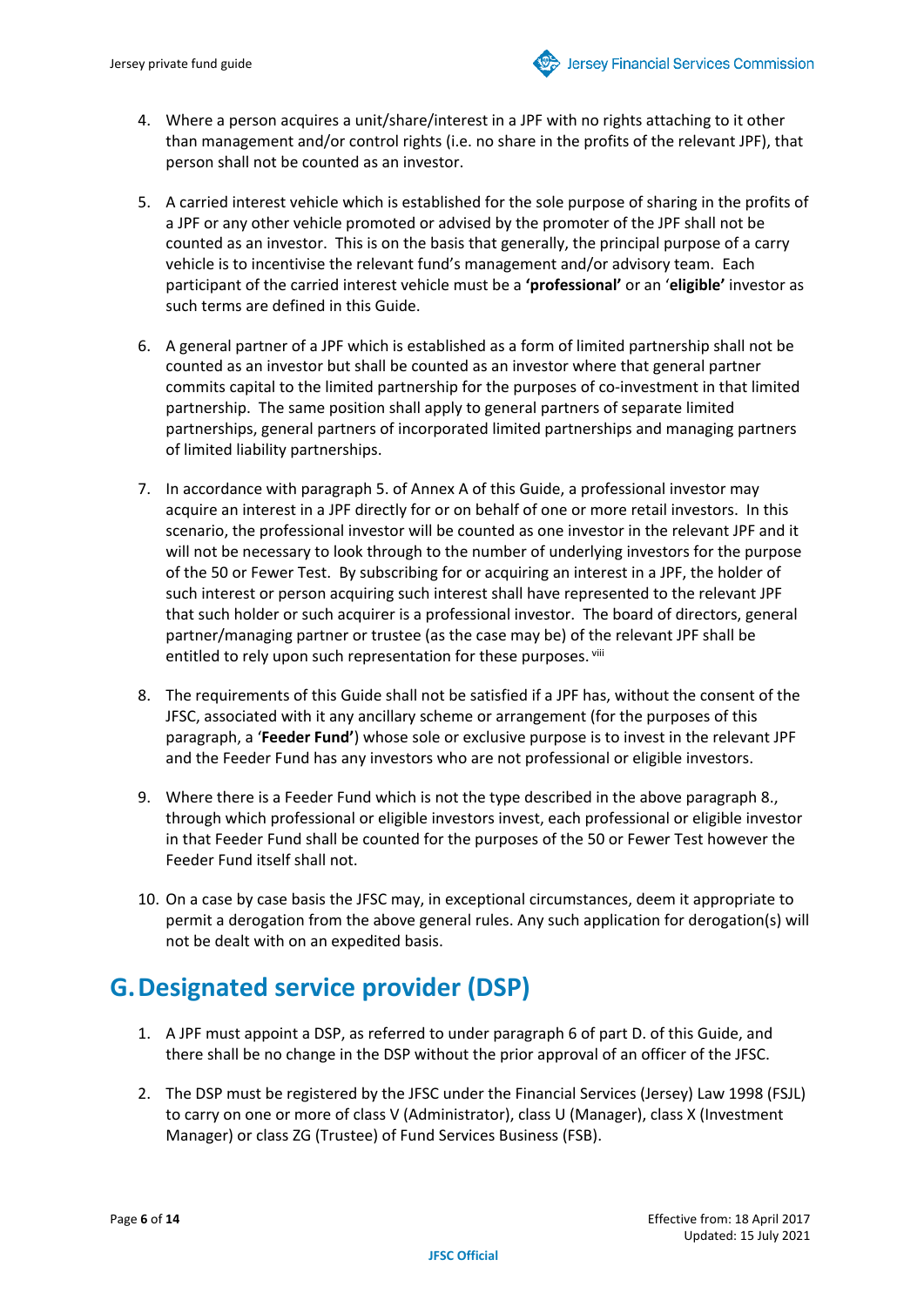- 3. Where however, in relation to a JPF there are to be 15 or fewer offers and professional and/or eligible investors (a 'very private' JPF), the duly appointed DSP does not have to be an FSB registered under the FSJL for class V, U, X or ZG and may instead be registered by the JFSC to carry on any class of FSB, Trust Company Business (TCB) and/or Investment Business within the meaning of the FSJL.<sup>ix</sup>
- 4. The DSP must be an existing Jersey full substance entity.<sup>x</sup>
- 5. The duties and responsibilities of the DSP do not replace the duties and responsibilities of the governing body of the relevant JPF for all aspects of the JPF (including marketing and capital raising).
- 6. Specifically, the DSP must assume responsibility for the following duties in relation to the relevant JPF:
	- i. making all reasonable enquiry, to ensure that the JPF meets all of the eligibility criteria referred to under part D. of this Guide both on its establishment and, on a continuing basis;
	- ii. ensuring that all necessary due diligence on the JPF and its promoter is carried out and ensuring that the promoter of the JPF has put in place appropriate measures to ensure that all service providers to the JPF are fit and proper and can fulfil the tasks in a responsible, professional and suitable manner;
	- iii. ensuring that all documents relating to its due diligence enquiries will be readily retrievable in Jersey and, if kept otherwise than in legible form, will be maintained by it so as to be readable at a computer terminal in Jersey so that they may be produced in legible form without delay;
	- iv. ensuring compliance with all necessary Jersey AML/CFT requirements applicable to the JPF;
	- v. completing and submitting a JPF application form (**JPF Form**) to the JFSC for authorisation of the JPF declaring in its capacity as DSP to the JPF and having made all reasonable enquiry, that the information provided in the JPF Form "is complete, true and accurate" to the best of the DSP's knowledge and belief;
	- vi. completing and submitting a JPF notice of change or event (**JPF Notice of Change or Event**) to notify the JFSC as soon as reasonably practicable, and for the avoidance of doubt within 28 calendar days', in the event of any:
		- a. material change in relation to the JPF which would impact the accuracy of the information provided to the JFSC in the JPF Form (including the termination of the JPF (under any circumstances) or any change to the JPF's Jersey service provider(s) other than the DSP (on the basis that there shall be no change in the DSP without the prior approval of an officer of the JFSC));<sup>xi</sup>
		- b. non-compliance with the JPF's Jersey AML/CFT obligations (noting that the requirement for reporting/notice to be given in such circumstances may be a statutory requirement pursuant to other laws and regulations);
		- c. material/unresolved complaint(s) made in relation to the JPF; or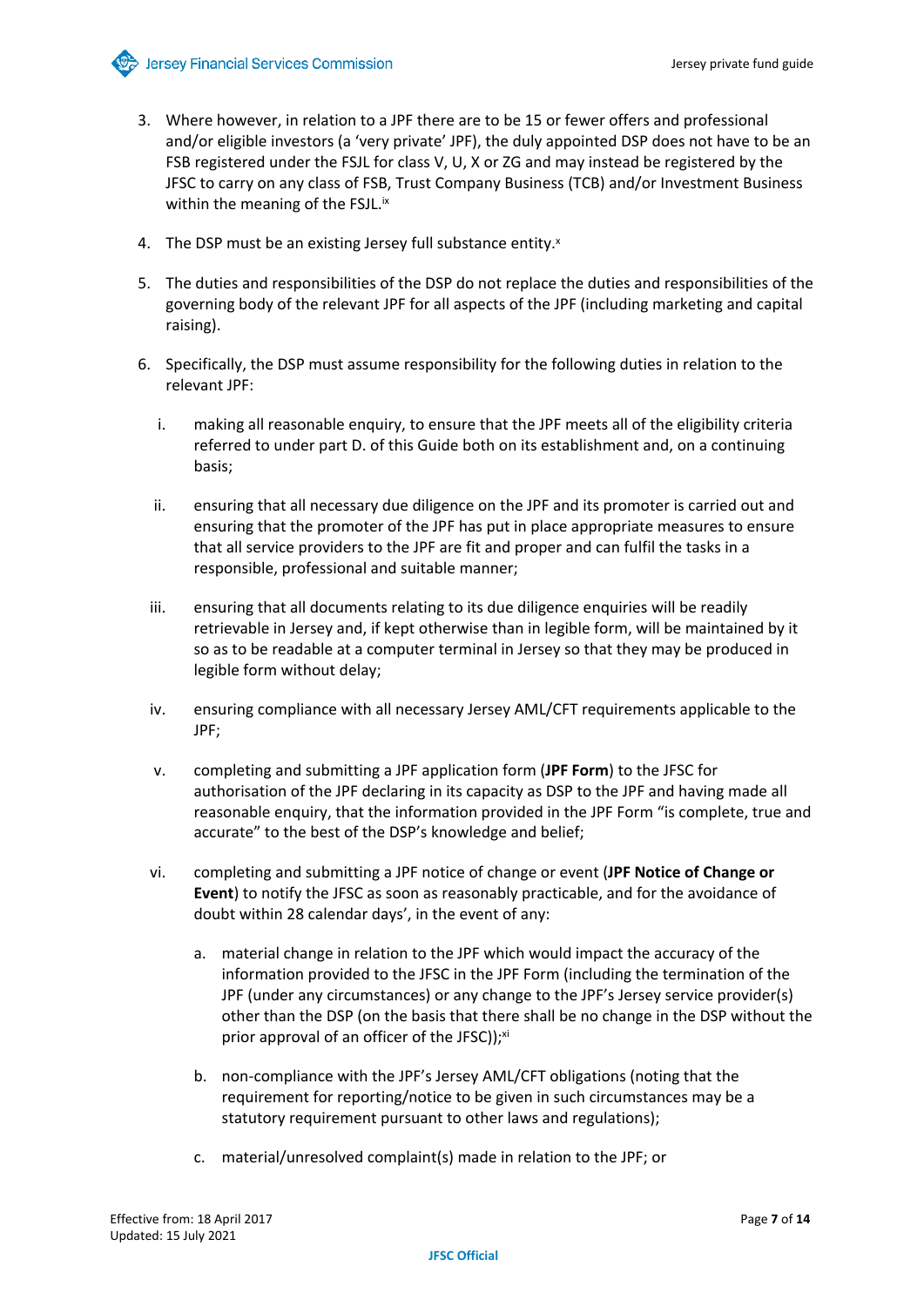- d. qualified audit of the JPF's annual accounts and financial statements (where the JPF has appointed an auditor).<sup>xii</sup>
- vii. completing and submitting a JPF annual compliance return (**JPF Return**) with the JFSC in each relevant year.
- 7. The DSP is required to comply with all relevant provisions of the MLO and FSJL and, the JFSC may consider and take account of such conduct when assessing the 'fit and proper' status of the DSP for the purposes of its FSJL licence.

#### **H.JPF Form, JPF Notice of Change or Event and JPF Returnxiii**

The DSP is required, on application, to provide the JFSC with the information requested in the JPF Form. In the event of a change of DSP, the JFSC's Authorisation Team will require the incoming DSP to provide it with a written declaration in substantially the same form as the original declaration received from the outgoing DSP in the JPF Form.

It should be noted that every relevant consent issued by the JFSC under COBO is issued on the basis of the information provided to the DSP in the JPF Form. Any material change in relation to the JPF which occurs prior to the launch of the JPF, and which would impact the accuracy of the information provided to the JFSC in the JPF Form, should be brought to the attention of the JFSC as soon as possible.

The DSP is required, on an ongoing basis, to notify the JFSC as soon as reasonably practicable, and for the avoidance of doubt within 28 calendar days', in the event of any of the circumstances provided for in the JPF Notice of Change or Event.

The DSP is also required, by 31 July in each relevant year, to provide the JFSC with the information requested in the JPF Return for the period up to 30 June of that year.

#### **I. Timescale and cost**

A 48 hour stream-lined authorisation process will apply to all JPFs which meet all of the eligibility criteria for a JPF set out in detail under part D. of this Guide. The relevant consent will be granted in 48 hours in relation to a JPF provided that the JFSC's Authorisation Team receives the fully completed JPF Form and the corresponding application fee in the amount prescribed in the JFSC's notice of fees payable by or in relation to COBO (COBO Fees Notice), as amended from time to time.

For the avoidance of doubt, the 48 hour JPF timescale and fee is separate from the timescale and fee attaching to any application to the Jersey Companies Registry for the incorporation/registration of a Jersey company or partnership. Similarly, where a JPF is also an AIF, the application timescale and fee attaching to the relevant AIFMD Form(s) shall be separate from the 48 hour JPF timescale and fee.

An annual fee (in the amount prescribed in the JFSC's COBO Fees Notice) is also payable to the JFSC in each relevant year.

## **J. Transitional provisions and conversion**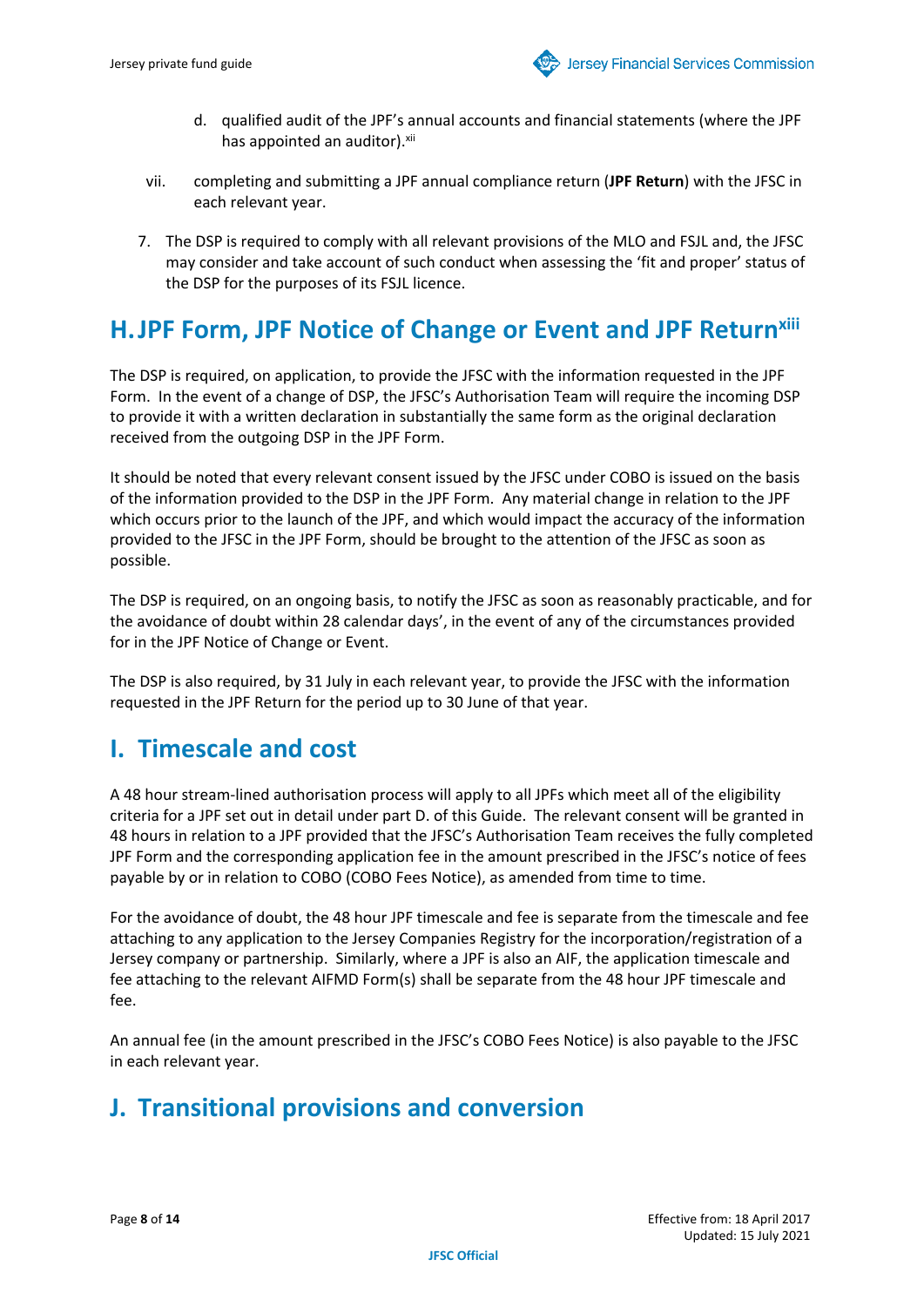This Guide is not intended to have retroactive effect. Accordingly, this Guide does not apply to any Jersey private fund (very private fund (**VPF**), private placement fund (**PPF**) or COBO only fund) which has been issued with a relevant consent prior to the introduction of this Guide.

Whilst the establishment of any new VPF, PPF or COBO only fund is no longer permitted following the introduction of this Guide, existing VPFs, PPFs and COBO only funds may continue in operation until the end of their natural life or, alternatively, they (through their duly appointed DSP) may apply to the JFSC to convert into a JPF by completing and submitting a JPF Form with the corresponding application fee in the amount prescribed in the JFSC's COBO Fees Notice.

Should an existing VPF, PPF or COBO only fund wish to convert into a JPF and be subject to the requirements of this Guide, it must meet all of the eligibility criteria for a JPF set out under part D. of this Guide. Specifically, for the purpose of the 50 or Fewer Test referred to under part F. of this Guide, any offer made and any investor admitted during the life of the converting fund will be counted<sup>xiv</sup>.

Given the basic definition of a JPF and the eligibility criteria for a JPF provided for under part A. and part D. of this Guide, the JFSC would not ordinarily expect an existing CIF which has been granted a CIF certificate pursuant to the CIF Law to make an application to the JFSC to convert to a JPF.

## **K. JFSC powers**

The JFSC will have appropriate authorisation, supervision, enforcement and co-operation powers in relation to JPFs, subject to changes to the Control of Borrowing (Jersey) Law 1947 and COBO.

Each DSP will be regulated by the JFSC for one or more types of financial service business (within the meaning of the FSJL) and will be subject to the JFSC's standard supervision process.

#### **L. Sustainable Investment**

Sustainable Investment is an investment or investments which contribute to either an environmental or social objective.

When a JPF is marketed on the basis of investing in a Sustainable Investment as part of its investment objective, it must disclose (via website, or pre-contractual document, private placement memorandum, offer document, or documents in which the terms of investing in the JPF are contained such as a subscription agreement) all material information in relation to the sustainable investment strategy and objectives; including but not limited to:

- › alignment with any specific taxonomy, or where there is no alignment to a specific taxonomy a statement to that effect;
- › the proportion of investments that are sustainable;
- › the basis on which due diligence, benchmarking, and performance measurement and reporting, are likely to be conducted; and
- › any limitations to methodologies and data.

With reference to part L, the effective date is 15 July 2021. For JPFs which existed prior to 15 July 2021 a transitional period with an effective date of 17 January 2022 applies.

# **Annex A**

#### **Definition of a Professional Investor**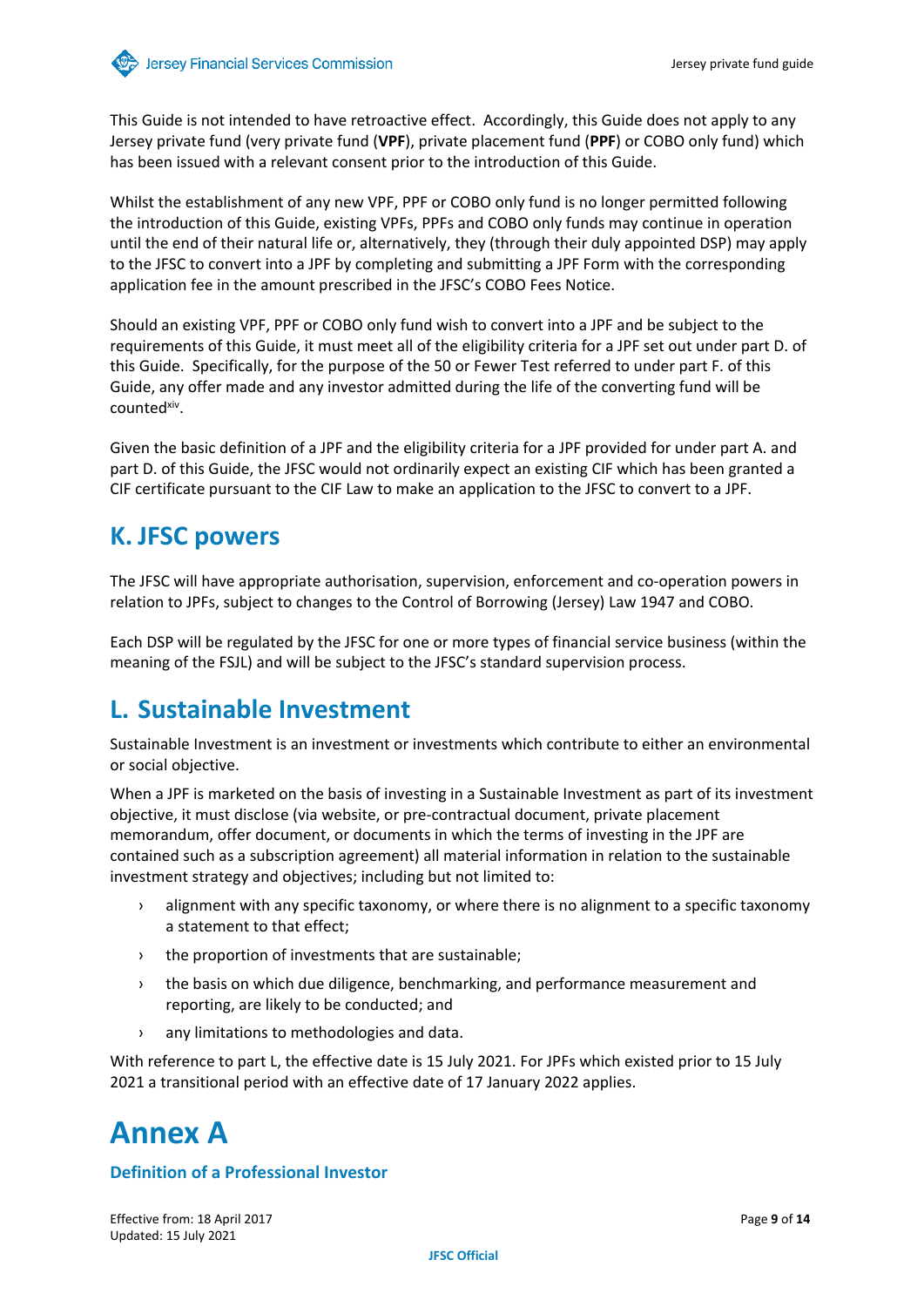#### 1. A '**professional investor'** is:

- a. a natural or legal person, partnership, trust, or other unincorporated association whose ordinary business or professional activity includes, or it is reasonable to expect that it includes, acquiring, underwriting, managing, holding or disposing of investments whether as principal or agent, or the giving of advice on investments (except in the circumstance where paragraph 5 of this Annex A applies);
- b. an individual who has a net worth, or joint net worth with that person's spouse or civil partner, greater than one million United States dollars (or the equivalent of that amount in another currency) excluding that person's:
	- i. principal place of residence; and
	- ii. any rights under a contract of insurance;
- c. a body corporate, partnership, trust, or other unincorporated association which has assets available for investment of not less than one million United States dollars (or the equivalent of that amount in another currency);
- d. a person who is authorised to carry on fund services business, trust company business or investment business within the meaning of the Financial Services (Jersey) Law 1998, as amended, or a person who is authorised in another jurisdiction to carry on materially equivalent services by way of business to or in connection with a Jersey Private Fund (JPF) (a **'Relevant Service Provider'**) and any Associate thereof or a co-investment entity in which a Relevant Service Provider or Associate thereof is participating in relation to a JPF;
- e. a person who is a senior employee, director, partner, expert consultant or shareholder of or to a Relevant Service Provider or an Associate thereof, who acquires an interest in a JPF as part of his remuneration or as an incentive, benefit or reward for acting in such a role;
- f. a person who is a senior employee, director, partner or expert consultant of or to a person referred to in sub-paragraph 1.a. above;
- g. a carried interest scheme or arrangement established in relation to a JPF;
- h. a family trust settled by or for the benefit of one or more persons referred to in subparagraphs 1.e. or 1.f. above or their spouses, civil partners or dependants;
- i. a trustee of an employment benefit or executive incentive arrangement/scheme established for the benefit of one or more persons referred to in sub-paragraphs 1.e. or 1.f. above or their spouses, civil partners or dependants;
- j. a government, local authority, public authority or supra-national body in Jersey or elsewhere;
- k. a body corporate, partnership, trust, or other unincorporated association of which, every member, partner or beneficiary is a 'professional investor' (within the meaning of this paragraph 1.);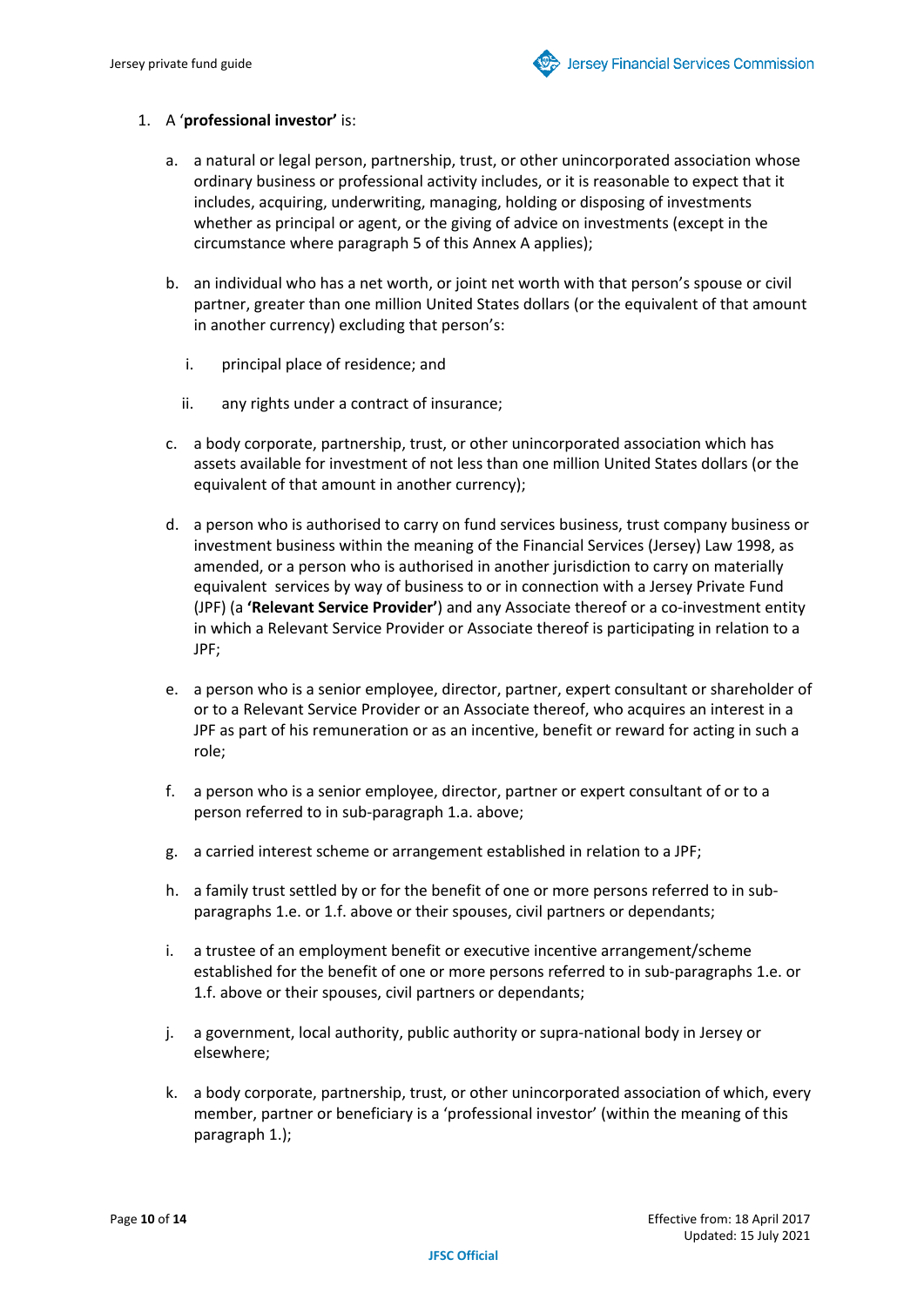

- l. a 'professional client' within the meaning of Annex II to Directive 2014/65/EU of the European Parliament and of the Council of 15 May 2014 on markets in financial instruments; or
- m. where an application is made to the Jersey Financial Services Commission (**JFSC**), such other natural or legal persons as the JFSC may deem appropriate on a case by case basis.
- 2. For the purposes of this Annex A:
	- a. **'Associate'** means:
		- i. in relation to a legal person, any legal person which is a subsidiary or a holding body of that legal person or a subsidiary of any such holding body and any individual, partnership or other unincorporated association or firm which has direct or indirect control of that legal person and any legal person which is directly or indirectly controlled by any such individual, partnership or other unincorporated association, or firm; and
		- ii. in relation to an individual, partnership or other unincorporated association, means any legal person directly or indirectly controlled by that individual, partnership or other unincorporated association.
	- b. **'holding body'** and **'subsidiary'** shall have the meanings set out in the Companies (Jersey) Law 1991, as amended.
- 3. The acquisition of:
	- a. non-participating units in a JPF that is structured as a corporate vehicle (such as nonredeemable founders' or management shares);
	- b. founder or nominal interests in a JPF that is structured as a limited partnership; or
	- c. any founder or nominal interests equivalent to those referred to in subparagraphs 3.a. and 3.b. above, in a JPF that is structured as a unit trust,

which are created or issued to facilitate:

- i. the formation and structuring of the relevant JPF;
- ii. to exercise voting and/or management rights in respect of the relevant JPF; or
- iii. to give entitlement to performance related fees or dividends as part of remuneration arrangements for management or advisory entities to the relevant JPF or their personnel; or
- d. the transfer of any interest in a JPF where the transfer has been involuntarily, such as on the death or bankruptcy of a registered holder, in the absence of provision in the constitutive documents, to the personal representatives or trustee in bankruptcy,

shall be permissible notwithstanding that the person acquiring the same does not fall within paragraphs 1. or 5. or does not make the minimum investment in or commitment to the relevant JPF as prescribed in the Jersey Private Fund Guide (JPF Guide). However, in the case of sub-paragraph 3.d. above, it is expected that paragraph 1. of this Annex A will apply on a transfer to a new beneficial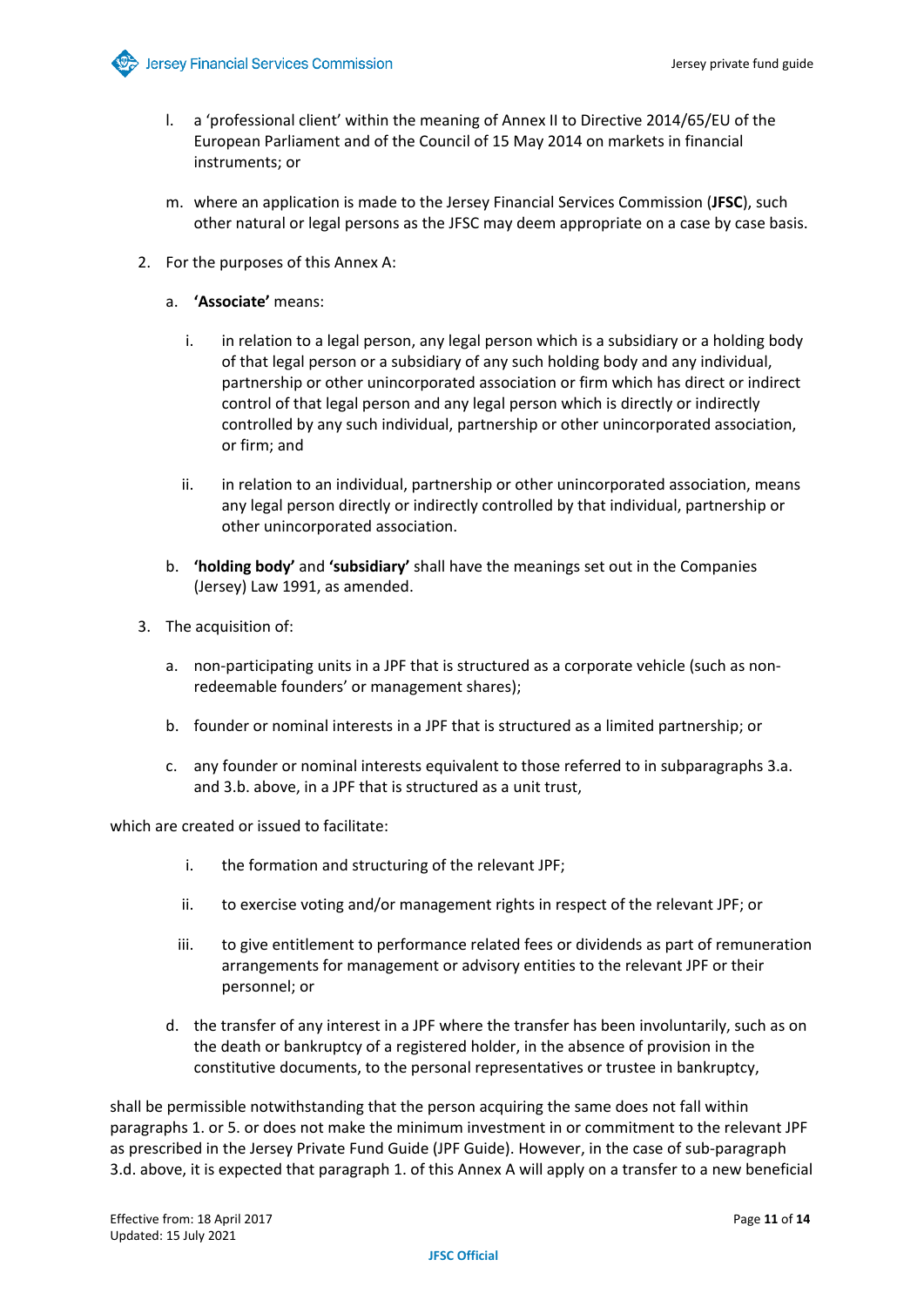owner once the administration is complete or that the new beneficial owner will make the minimum investment in or commitment to the relevant JPF as prescribed in the JPF Guide.

- 4. Professional investors, investors who make an acquisition in accordance with paragraph 3. of this Annex A, and those investors that make the minimum initial investment in or commitment to a JPF as prescribed in the JPF Guide are deemed to be able to evaluate the financial risks of a JPF and to bear the economic consequences of investment in a JPF, including the possibility of the loss of their entire investment.
- 5. Any discretionary investment manager acquiring an interest in a JPF, directly or indirectly, for or on behalf of one or more persons who are not professional investors must be satisfied that such investment is suitable for the underlying investor, and that the underlying investors are able to bear the economic consequences of investment in the relevant JPF, including the possibility of the loss of their entire investment.

# **Annex B**

#### **JFSC treatment of family office and employee incentive arrangements for the purpose of this Guide.**

In the case of an arrangement between persons who are connected to each other by way of a family connection or incentive arrangements between persons who are connected to each other by way of an employment connection, for so long as such arrangement satisfies the criteria and relevant definitions outlined below, the JPF Guide will not apply to it.

#### **Criteria for 'employment connection' and 'family connection'**

The arrangement:

- 1. may or may not meet the basic definition of a JPF under part A. of the JPF Guide but does not meet the definition of a collective investment fund under Article 3 of the CIF Law; and
- 2. has its administration carried out by a person that is registered by the JFSC to carry on Trust Company Business and/or Fund Services Business within the meaning of the Financial Services (Jersey) Law 1998, as amended but who is not a managed entity; and
- 3. is disclosed in the application to the JFSC for a relevant consent to be issued pursuant to COBO (e.g. the C2A Form).

Definitionsxv of '**employment connection'** and '**family connection**'

**'employment connection'** means a connection that exists between persons by reason of each being an eligible employee of the same employer.

#### **'eligible employee'** means:

- a. an individual that is a senior employee, partner or director of an employer or of a company in the same group as the employer; or
- b. a trust, foundation, company, partnership or other scheme or arrangement established for the sole benefit of an individual referred to in paragraph a. of this definition or such an individual and his/her dependants.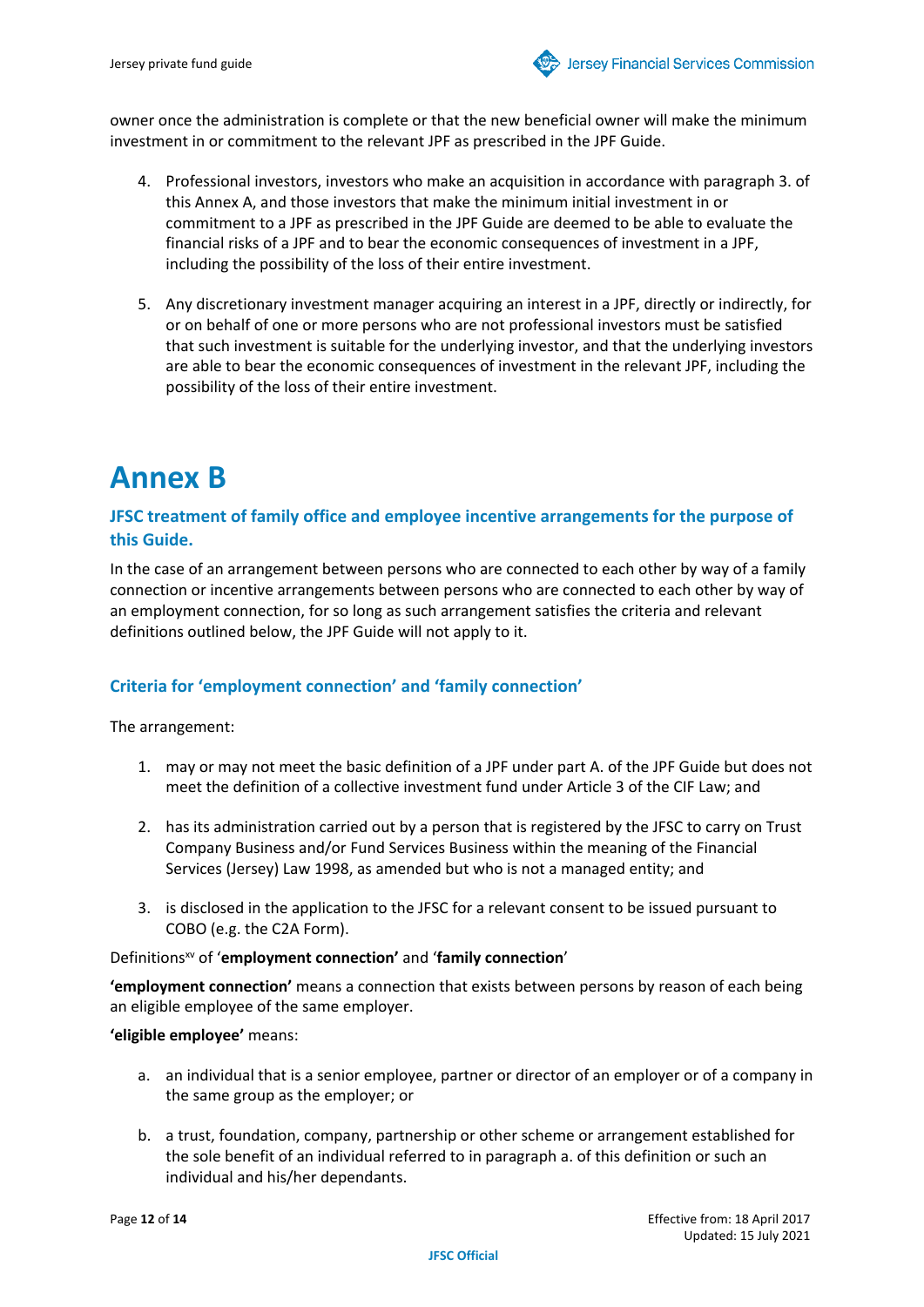#### **'family connection'** means:

- a. a connection that exists between two persons (respectively the '**first person'** and the '**second person'**) by reason that the first person is:
	- i. the wife, husband or civil partner of the second person,
	- ii. a relative (as defined below) of the second person,
	- iii. the wife, husband or civil partner of a relative of the second person,
	- iv. the wife, husband or civil partner of the second person's wife, husband or civil partner, or
- b. a connection that exists between two persons (either or both of which is a family vehicle) by reason that at least one beneficiary of the family vehicle has a family connection described in paragraph a. with:
	- i. at least one other natural person who is a participant in the arrangement, or
	- ii. at least one beneficiary of another family vehicle that is a participant in the arrangement.

**'family vehicle'** means a trust, foundation, company, partnership or other scheme or arrangement established for the benefit (directly) of:

- a. a natural person; or
- b. two or more natural persons, who are all connected to each other by virtue of a family connection described in paragraph a. of that defined expression.

**'Relative'** means brother, sister, aunt, uncle, nephew, niece, lineal ancestor or lineal descendant, for which purpose:

- a. any relationship of the half blood shall be treated as a relationship of the whole blood and the step child or adopted child of a person as his or her child; and
- b. an illegitimate child shall be treated as the legitimate child of his or her mother and reputed father.

<sup>i</sup> For the purposes of this Guide, a '**relevant consent'** means:

a. in the case of a body corporate, the consent of the JFSC under Articles 1, 2, 3 or 4 of COBO;

b. in the case of a unit trust, the consent of the JFSC under Article 9 of COBO;

c. in the case of a limited partnership, the consent of the JFSC under Article 10 of COBO; or

d. in the case of a limited liability partnership, the consent of the JFSC under Article 11 of COBO.

ii '**Offer'** means an "*offer that is capable of acceptance*" and is not intended to capture pre-marketing material.

iii An offer is made to a '**restricted circle of persons'**, where:

a. the offer is addressed to an identifiable category of persons to whom it is directly communicated by the offeror or the offeror's appointed agent;

b. the members of that category are the only persons who may accept the offer and they are in possession of sufficient information to be able to make a reasonable evaluation of the offer;

c. the number of persons in Jersey or elsewhere to whom the offer is so communicated does not exceed 50; and

d. the units which are the subject of the offer are not to be listed on any stock exchange within one year of the offer being made.

iv Government is due to amend the PIRs Orders to extend to LLPs.